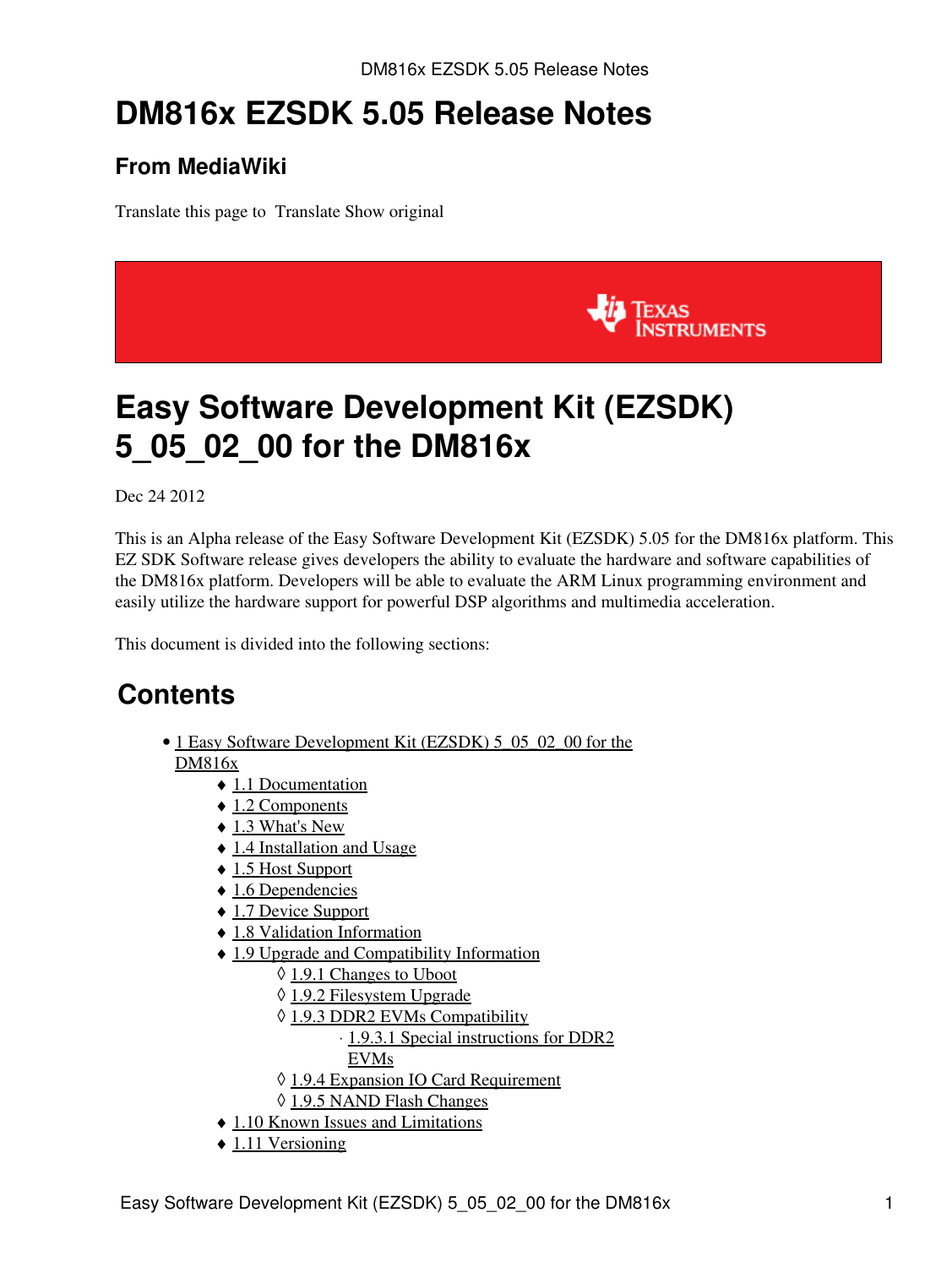- ♦ [1.12 Technical Support and Product Updates](#page-7-0)
- [1.13 Additional Information](#page-7-1) ♦ ◊ [1.13.1 E2E Forum Support](#page-7-2)

### <span id="page-1-0"></span>**Documentation**

- Latest up to the minute information and updates may be found on the [Texas Instruments Embedded](http://processors.wiki.ti.com/index.php/Main_Page) [Processors Wiki.](http://processors.wiki.ti.com/index.php/Main_Page)
- The *Quick Start Guide* contains information on how to set up your EVM for an out of box demo showcase as well as for software development. It is located in the *docs/* folder in the EZ SDK along with other documentation.
- The Software Developer's Guide contains information on how to start developing software on the DM816x EVM and is located in the *docs/* folder in the EZSDK along with other documentation.

### <span id="page-1-1"></span>**Components**

The Linux EZSDK for DaVinci DM816x is a single package that includes the following components:

- Platform Support Package
	- ♦ Linux kernel 2.6.37
	- ♦ Boot loaders (u-boot)
- DSP Package
	- ♦ Codec Engine Framework
	- ♦ C6000 code generation tool chain
	- SYS/BIOS Real Time Operating System ♦
		- ◊ Remote Processor Execute
	- ♦ SYS/Link Inter Processor Communication
- Graphics Package
	- Neon accelerated Qt application framework ♦
		- ◊ Support for SGX Acceleration in QT (Engineering Release)
	- ♦ 3D Graphics Support
- Multimedia Package
	- OpenMAX IL libraries ♦
		- ◊ H.264 Encode and Decode
		- ◊ MPEG4 Encode and Decode
		- ◊ VC-1 Decode
		- ◊ AAC-LC Decode
		- ◊ AAC-LC Encode (Requires separate codec download)
		- ◊ MP3 Decode (Requires separate codec download)
	- GStreamer libraries and plugins ♦
		- ◊ GST-OpenMax
- Demos
	- ♦ OMTB tool to easily create different OpenMAX IL component chains
	- ♦ Matrix GUI Launcher
	- ♦ Benchmarking applications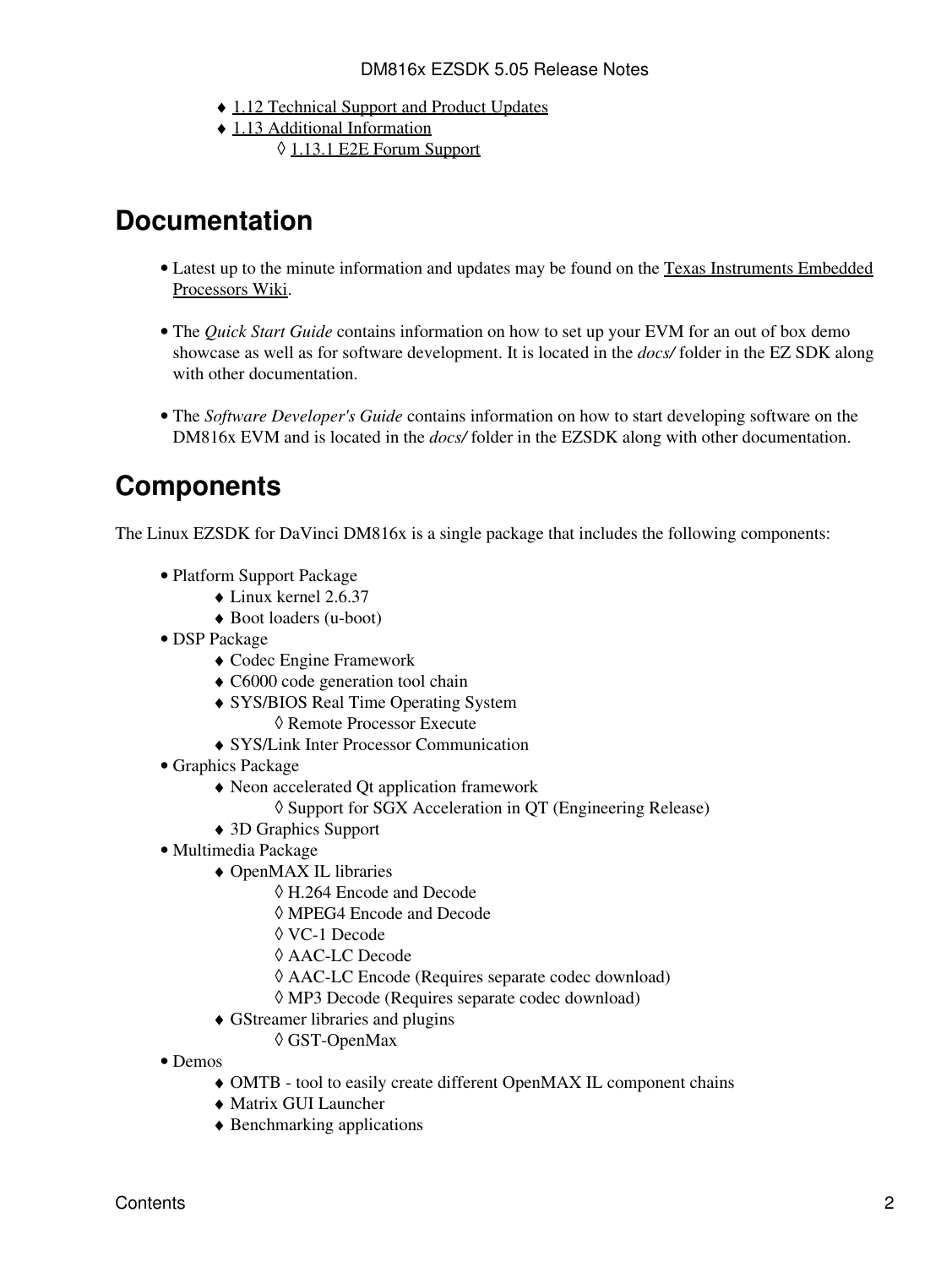#### DM816x EZSDK 5.05 Release Notes

The Software Build of Materials can be found at [http://processors.wiki.ti.com/index.php/Category:EZSDK\\_Software\\_BOM.](http://processors.wiki.ti.com/index.php/Category:EZSDK_Software_BOM)

### <span id="page-2-0"></span>**What's New**

The following high-level features are new from EZSDK 5.04 product release:

• Bug Fixes

Details on previous releases and the features as they were introduced can be found at [http://processors.wiki.ti.com/index.php/EZSDK\\_Roadmap](http://processors.wiki.ti.com/index.php/EZSDK_Roadmap)

• This release is intended to fix the defects raised in system testing. Following IRs are

addressed in this release.

| SDOCM00077197 | Bootargs (Linux Memory Requirement) required by VS and VC all core demo is not<br>mentioned anywhere                          |
|---------------|-------------------------------------------------------------------------------------------------------------------------------|
|               | SDOCM00078722 SDK 5009: Memory Map change requires header file editing                                                        |
|               | SDOCM00079655 Documentation: Release notes and User Guide issues                                                              |
| SDOCM00079845 | SD and MMC card not working properly with the ulmage and file system provided with<br>the release                             |
| SDOCM00080160 | lsmod is showing TI81xx_hdmi instead of module name (TI81xx_HDMI.ko). Not able to<br>remove the module with rmmod TI81xx_HDMI |
|               | SDOCM00080767 3D Graphics demo: Chameleon, Coverflow and Shader has artifacts.                                                |
|               | SDOCM00083196 Firmware unloading and loading for hdvpss is not working                                                        |
| SDOCM00086709 | Step missing to add edma3lld build in EZSDK overlay installer build instructions doc-<br>results in build failure in omx      |
|               | SDOCM00089069 Thin line is coming left side while booting under u-boot logo.                                                  |
|               | SDOCM00091024 Build Record for 5.04.00.07                                                                                     |
| SDOCM00091643 | While booting error messages are coming for v4L2 after change the firmware from<br>OMX.                                       |
| SDOCM00093719 | matrix GUI is not comingup and giving fatal error for VPSS drivers for SD card and NFS<br>boot                                |
| SDOCM00093811 | Running Gstreamer, creating OMX IL app, Codec Engine Example, display logo at boot<br>sections are missing from SDG           |
|               | SDOCM00093812 Graphics SDk examples are not executing.                                                                        |
|               | SDOCM00093813 RPE examples are not executing as per the RPE user guide                                                        |
| SDOCM00095475 | Default Memory map needs to be modified for providing more heap to video M3. (3)<br>1080p, or 4 720p decode apps)             |
|               | SDOCM00096233 make of linux-devkit and dsp-devkit are failing                                                                 |
|               | SDOCM00096229 Software Development Guide(SDG) update is pending                                                               |
|               | SDOCM00096314 Overlay. Makefile all is failing from top level overlay make of EZSDK                                           |
| SDOCM00093131 | Gstreamer playbin is not using TI MPEG2 decoder while decoding Linaro MPEG2<br>streams                                        |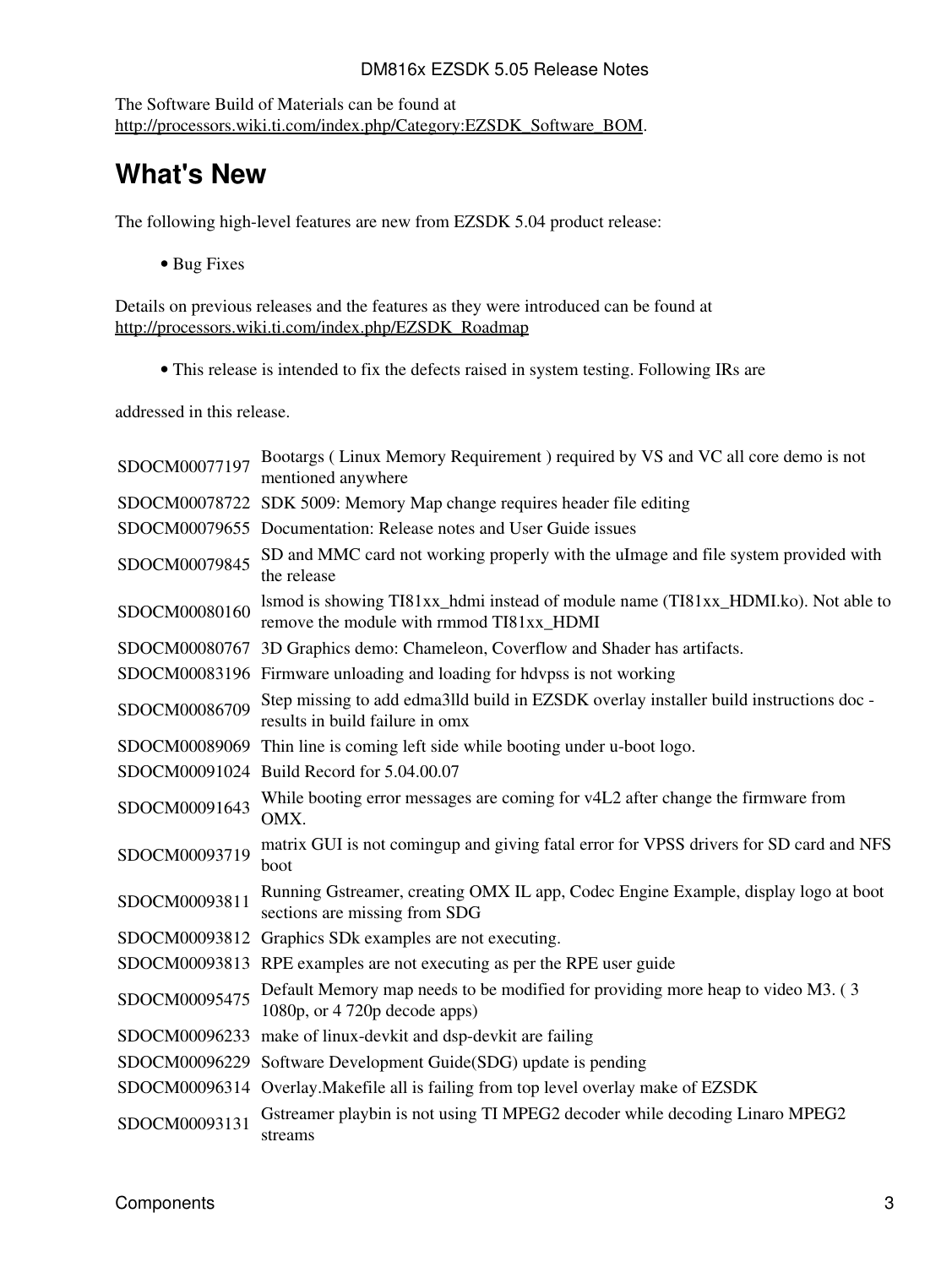### <span id="page-3-0"></span>**Installation and Usage**

The *Software Developer's Guide* contains information on how to start developing software on the DM816x EVM and is located in the *docs/* folder in the EZSDK along with other documentation.

## <span id="page-3-1"></span>**Host Support**

This release supports [Ubuntu 10.04 LTS 32-bit,](http://www.ubuntu.com) [Ubuntu 11.10 32 bit](http://www.ubuntu.com) and [Ubuntu 12.04 LTS 32-bit](http://www.ubuntu.com) as your development host.

### <span id="page-3-2"></span>**Dependencies**

The EZSDK requires the CodeSourcery toolchain, a link is provided on the EZSDK 5.05 Release Page or provided with a CD in your EVM kit.

## <span id="page-3-3"></span>**Device Support**

This EZSDK supports the DM816x EVM.

### <span id="page-3-4"></span>**Validation Information**

This release has been tested with EVM Base board Revision-C and Expansion IO Card. This Release has been verified on both ES1.1 and ES2.0 versions of the DM816x Silicon.

## <span id="page-3-5"></span>**Upgrade and Compatibility Information**

### <span id="page-3-6"></span>**Changes to Uboot**

Uboot needs to be updated from the previous release as this SDK brings in new versions of the PSP U-Boot.

### <span id="page-3-7"></span>**Filesystem Upgrade**

It is recommended that the filesystem from this SDK release is used as it brings in the newer linux libraries, new kernel objects and updated demo applications.

#### <span id="page-3-8"></span>**DDR2 EVMs Compatibility**

This release supports for EVMs with DDR3 memory by default. If you have a DDR2 EVM, then this release will not work out of the box.

#### <span id="page-3-9"></span>**Special instructions for DDR2 EVMs**

- 1. The U-Boot needs to be rebuild for DDR2 EVMs. Please refer the Software Developers Guide for instructions on how to update U-Boot and rebuild it.
- 2. In the target filesystem move /etc/rc5.d/S10load-hdvicp2-firmware.sh to /etc/rc5.d/K10load-hdvicp2-firmware.sh. This ensures that HDVICP2 Hardware is not loaded.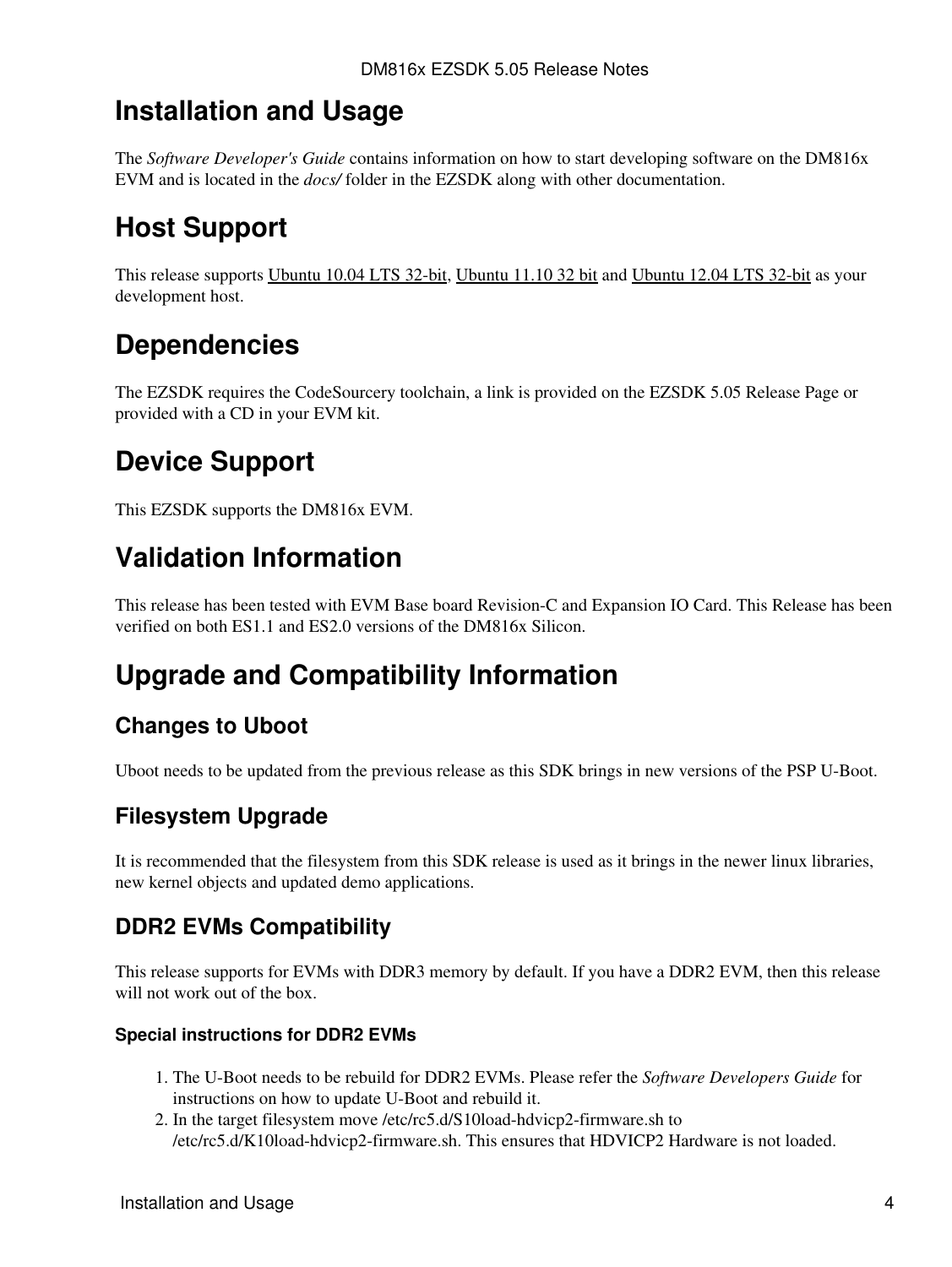#### <span id="page-4-0"></span>**Expansion IO Card Requirement**

Multimedia applications will not run if you have an older DDR2 EVM or a DDR3 EVM without a Expansion IO (EIO) Card. To run the Multimedia demos on the DDR3 EVM you will need the EIO Card affixed to the lower part of the Base EVM.

#### <span id="page-4-1"></span>**NAND Flash Changes**

- 1. The default ECC scheme used across Uboot, Kernel and File System is changed to 8-bit BCH ECC.
- 2. The release supports both 8 and 16 bit NAND flash. To use 8-bit NAND, set the CS0BW (buswidth) switch on the EVM to OFF state. To use 16-bit NAND, set the CS0BW (buswidth) switch on the EVM to ON state.

Please read the PSP Release notes for details on the NAND Flash changes. Note that you must to change CS0BW switch to ON state in order to access the NAND on the EVM.

**Note**: CS0BW switch is the 8th Pin on the EVM Boot Mode Switch.

### <span id="page-4-2"></span>**Known Issues and Limitations**

#### **Known Issues**

- 1. SDOCM00073168 SDK installer deletes the entire contents of the install folder when installation is cancelled (Cloned from DVSDK 4.0).
- 2. SDOCM00078655 USB mouse devices are not always recognized on bootup on DDR3 EVM. **Workaround - The board needs to be power cycled by holding down the reset button for a five seconds.**
- 3. SDOCM00086122 QT Multi: Driver does not repaint all regions. As a result when using multiple graphics planes, only one will be refreshed. No Workaround exists.
- 4. SDOCM00087104 Streams with non-standard height cannot be displayed without scaling. Workaround - Decoded video must be scaled to a standard height and then displayed.
- 5. SDOCM00087096 Unable to display on some TVs at 1080i. No Workaround exists.
- 6. SDOCM00091274 Build is failed for components\_linux and components\_dsp after moving the devkits.
- 7. SDOCM00096411 md5sum not matching for dsp devkit component integrity check failed for EZSDK installation.
- 8. SDOCM00077294 [VC Demo] System hangs if SATA is unplugged and plugged back while VC all core demo is executing
- 9. SDOCM00078374 Ext3 filesystem is slow in performance
- 10. SDOCM00079405 system hang while running the 3D demo OGLESFilmTV
- 11. SDOCM00079603 DEI component port enable/disable not supported
- 12. SDOCM00081092 OMX component does not throw error if set the chroma format to 420SP for VFDC input and Scaler output.
- 13. SDOCM00081273 Error is coming while execution, if component moved from loaded to idle state with port disabled.
- 14. SDOCM00081275 IncorrectStateTransition is coming after idle->idle->loaded state transition when ports are disabled.
- 15. SDOCM00081278 Target hangs if port enables and disable multiple times in idle and exec state.
- 16. SDOCM00081654 Simultaneously running multiple applications having its own Shared region usecase is always crashing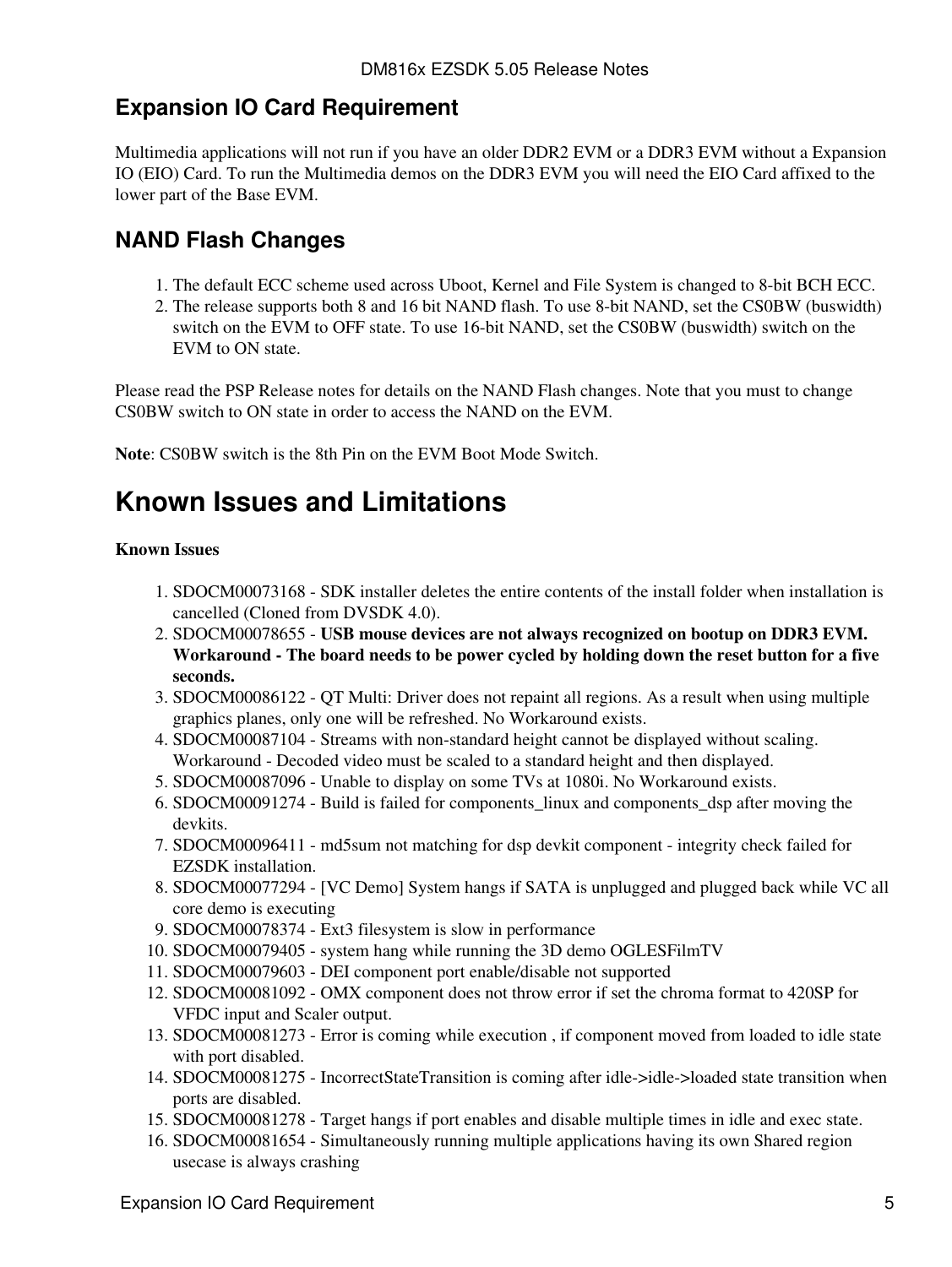- 17. SDOCM00082394 VENC OMX component crashes when src FQ is connected to a COMP with a larger nBufferCountActual than default for VENC
- 18. SDOCM00083407 Quality of encoded stream is not good (blocky) using Capture encode IL Client
- 19. SDOCM00083421 Teardown: Target hangs if component disabled port is enable in idle and exec state.
- 20. SDOCM00083422 Teardown: EVM hangs if Port enabled in Idle and Exec state for scalar component
- 21. SDOCM00083496 Target hangs after 502 iteration (8 hours) for (dual display encode decode) oms script.
- 22. SDOCM00083510 3D demos throws the message "SGX Hardware Recovery triggered" and quality is not good(inconsistant)
- 23. SDOCM00083928 [GST\_REL\_01\_00\_00] stream having only I-frame is not played and system hangs
- 24. SDOCM00084166 STRESS:Jerkiness observed for dual display scenario after 12 hours.
- 25. SDOCM00084264 OMX State Transitions: re-transition to 'exec' state hangs for loaded=>idle=>exec=>idle=>exec=>idle=>loaded' transit
- 26. SDOCM00084270 OMX\_ErrorBadParameter is coming if set the OMX\_IndexParamVideoAvc index values.
- 27. SDOCM00084748 Build errors after moving the devkits
- 28. SDOCM00085349 [DEV\_GST\_00\_02\_00 Beta] [MP4+H264+AACLC] overnight loop playback make system hang
- 29. SDOCM00086208 Audio encode IL client for capture scenerio will not exit and also the captured volume is very very low
- 30. SDOCM00087060 Mpeg2 Decode -> SC->Display, display is jerky (quality degradation).
- SDOCM00087126 Stress test case: Audio decode dump will hang after ~15min while running 3D 31. demo parallely
- SDOCM00091274 Build is failed for components\_linux and components\_dsp after moving the 32. devkits.
- 33. SDOCM00091307 STRESS:Jerkiness observed for H264 stream after 13 hours
- SDOCM00091338 Decode display IL client Crash while executing multiple times from SATA Hard 34. disk.
- 35. SDOCM00091722 Stability issue, If i/p capture cable is unplug and plug-in multiple time, Assertion is coming for next demo on DM8168 PG 1.1.
- 36. SDOCM00091883 Thin Client HP SIGSEGV Error on repeated GST-OMX pipeline startup/shutdown
- 37. SDOCM00092005 Customer Issue RGB24 Capture using V4L2 results in an overflow
- SDOCM00092104 [GStreamer+MPEG2] Specific stream content does not play back to back 38. (random hangs observed)
- SDOCM00092115 [GStreamer+MPEG2+AC3] Some streams does not play till end of stream(exits 39. after 1 or 2 frames)
- 40. SDOCM00092200 Gstreamer quality issue for a specific stream
- 41. SDOCM00092411 [GStreamer+MPEG2+MP3] For specific customer stream system hangs if played with audio pipeline
- 42. SDOCM00092520 Gstreamer playbin: JPEG video streams issues
- 43. SDOCM00092574 [AVI+H264+MP3] Not able to play some .avi files using playbin
- 44. SDOCM00092703 Gstreamer: H264 elementary streams are decoded and displayed at faster rate.
- 45. SDOCM00092714 Gstreamer: MP4 streams with resolution 2048x872 did not play
- 46. SDOCM00093394 Audio Decode IL client(MP3) not able to decode Mpeg1 layer1,2,3 files
- 47. SDOCM00093790 OMX application can not be debugged with gdb
- 48. SDOCM00094084 Cache enable on A8 on EZSDK (FQ)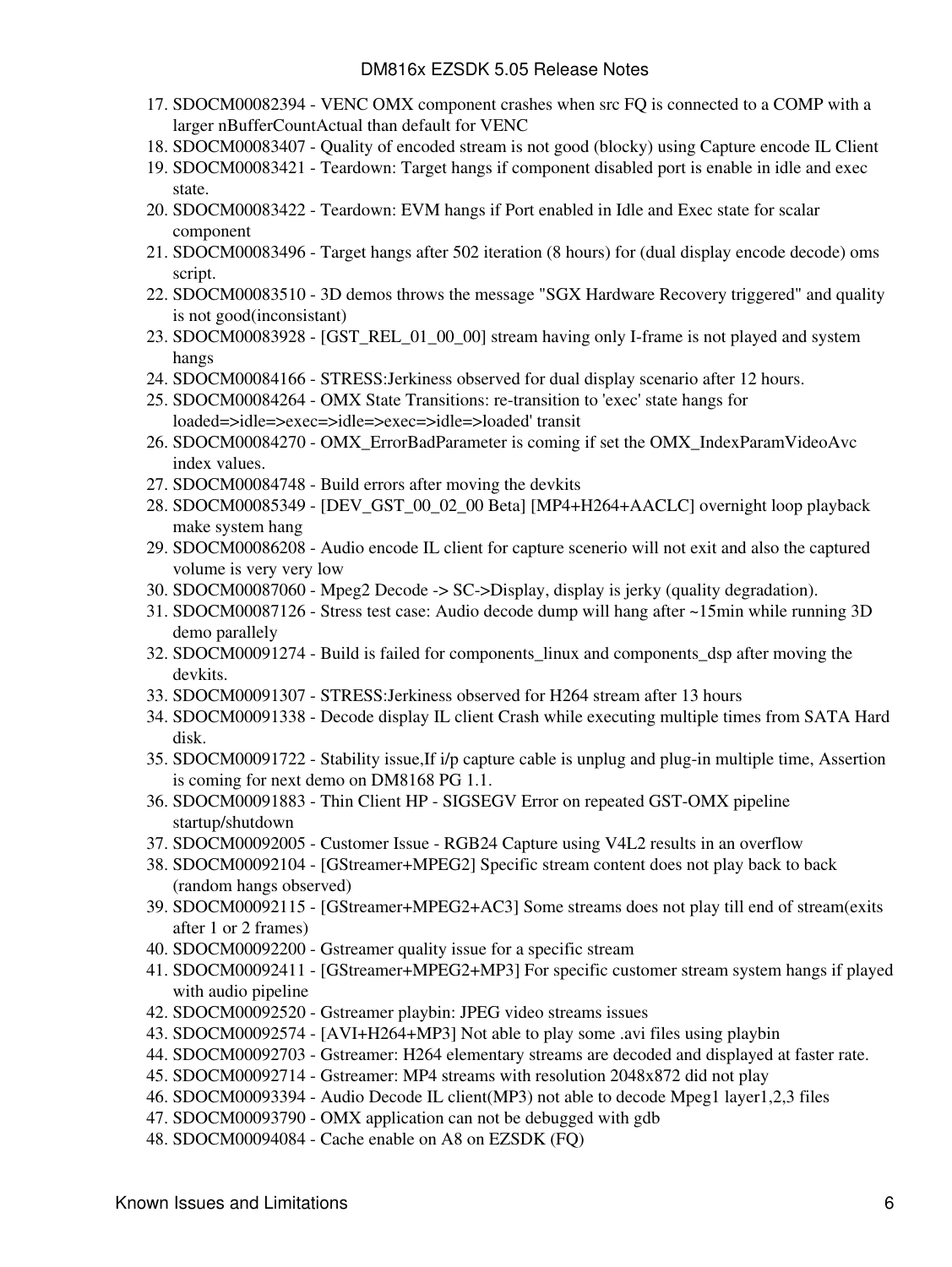- SDOCM00094353 diofq\_frameq\_create() enters infinite loop if memory not available rather than 49. returning error
- SDOCM00095156 VFPC-TXSC does not handle buffer passing correctly if input and output are 50. same size
- 51. SDOCM00095335 Memory leak of 128 bytes in configureUIALoggerClient
- 52. SDOCM00095949 MJPEG Parser is not available in SDK package, so MJPEG decode example does not decode mjpeg stream.
- 53. SDOCM00096009 DM8148 : Jerky video output with GStreamer and DEI for an interlaced stream
- 54. SDOCM00096174 snd\_pcm\_avail() returns a negative number of available words due to non-sequential value read by edma\_get\_position()
- 55. SDOCM00096317 Component state transition fails when moved from idle to idle, execute to loaded and execute to execute with port enabled
- 56. SDOCM00096318 v4l2 capture example saLoopBack is failing
- 57. SDOCM00096344 Concurrency Execution between V4L2 example saMmapDisplay + video omx IL client application + audio omx IL client fails
- 58. SDOCM00096373 Over night Loading and unloading the modules (/etc/init.d/load-hd-firmware.sh stop/start) fails.
- 59. SDOCM00096459 syslink messageq examples fails after running in loop for 1 hour

#### **Limitations**

- **External video capture is only supported through the TVP7002 video decoder via I2C1.** 1. **Customers are required to maintain the same configuration on their boards. The EZSDK will support additional capture devices in future releases. Customers will also be able to add capture devices of their choice in future releases.**
- **The Media Controller HDVICP2 firmware initializes and configures the EIO (Expansion IO)** 2. **card. Existing Integra/Sitara customers with DDR2 or DDR3 boards and who do not have the EIO card need to manually remove the initialization for HDVICP2 from linux initscripts.**
- 3. The EZSDK does not ship with a full Graphics SDK installation but only contains the Kernel sources, OpenGL libraries and header files. As a result it is no longer possible to build the OpenGL Demos from within the EZSDK. To get the full Graphics SDK which includes demos, you can download the latest version from

[http://software-dl.ti.com/dsps/dsps\\_public\\_sw/sdo\\_sb/targetcontent/gfxsdk/latest/index\\_FDS.html](http://software-dl.ti.com/dsps/dsps_public_sw/sdo_sb/targetcontent/gfxsdk/latest/index_FDS.html)

4. This release has a degradation in the overall out of the box boot time of the EZSDK. Please see the Wiki topics on Fast Boot and Fast Boot Streaming on TI's Processor's wiki on more information on how to improve the boot time.

#### **Errata**

Additional Errata information is maintained on TI's Processor Wiki at [http://processors.wiki.ti.com/index.php/Category:EZSDK\\_Errata.](http://processors.wiki.ti.com/index.php/Category:EZSDK_Errata)

### <span id="page-6-0"></span>**Versioning**

This is an Alpha release (EZSDK 5\_05\_02\_00) for DM816x/C6A816x/AM389x.